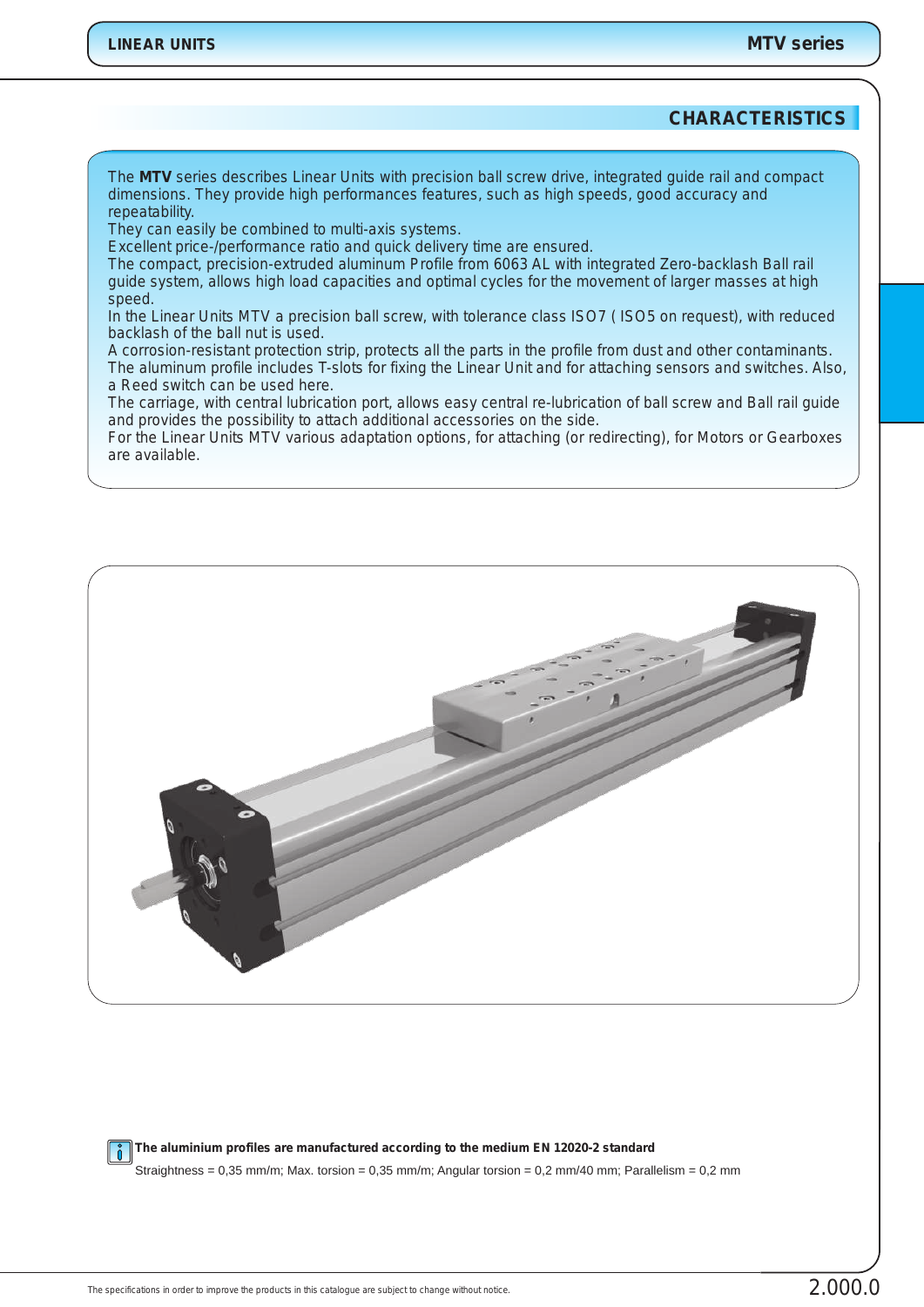# **STRUCTURAL DESIGN**



- **1**  Drive block with floating bearing (MTV 110 fixed bearing)
- **2 -** Corrosion-resistant protection strip
- **3** Ball screw tolerance ISO7 (ISO5 available on request)
- **4** Carriage; with built in Magnets
- **5** Aluminium profile-Hard anodized
- **6** Integrated Linear Ball Guideway
- **7**  Central lubrication port; both sides
- **8** End block with fixed bearing (MTV 110 floating bearing)

| <b>HOW TO ORDER</b>                                                                |            |    |                                       |             |        |      |
|------------------------------------------------------------------------------------|------------|----|---------------------------------------|-------------|--------|------|
|                                                                                    | <b>MTV</b> | 65 | 1610<br>$\overline{\phantom{a}}$<br>- | <b>ISO7</b> | 1<br>۰ | 1000 |
| Series:                                                                            |            |    |                                       |             |        |      |
| <b>MTV</b>                                                                         |            |    |                                       |             |        |      |
| Size:                                                                              |            |    |                                       |             |        |      |
| 65                                                                                 |            |    |                                       |             |        |      |
| 80                                                                                 |            |    |                                       |             |        |      |
| 110                                                                                |            |    |                                       |             |        |      |
|                                                                                    |            |    |                                       |             |        |      |
| Ball screw:                                                                        |            |    |                                       |             |        |      |
| MTV 65: Ø16×5, Ø16×10, Ø16×16                                                      |            |    |                                       |             |        |      |
| MTV 80: Ø20×5, Ø20×10, Ø20×20                                                      |            |    |                                       |             |        |      |
| MTV 110: Ø32x5, Ø32x10, Ø32x20, Ø32x32                                             |            |    |                                       |             |        |      |
| Ball screw tolerance:                                                              |            |    |                                       |             |        |      |
| ISO7 (Standard)                                                                    |            |    |                                       |             |        |      |
| ISO <sub>5</sub>                                                                   |            |    |                                       |             |        |      |
| Ball screw journal :                                                               |            |    |                                       |             |        |      |
| 0 : Without keyway                                                                 |            |    |                                       |             |        |      |
| 1 : With keyway                                                                    |            |    |                                       |             |        |      |
| Absolute stroke (mm) :<br>(Absolute stroke = Effective stroke + 2 x Safety stroke) |            |    |                                       |             |        |      |

## 2.005.0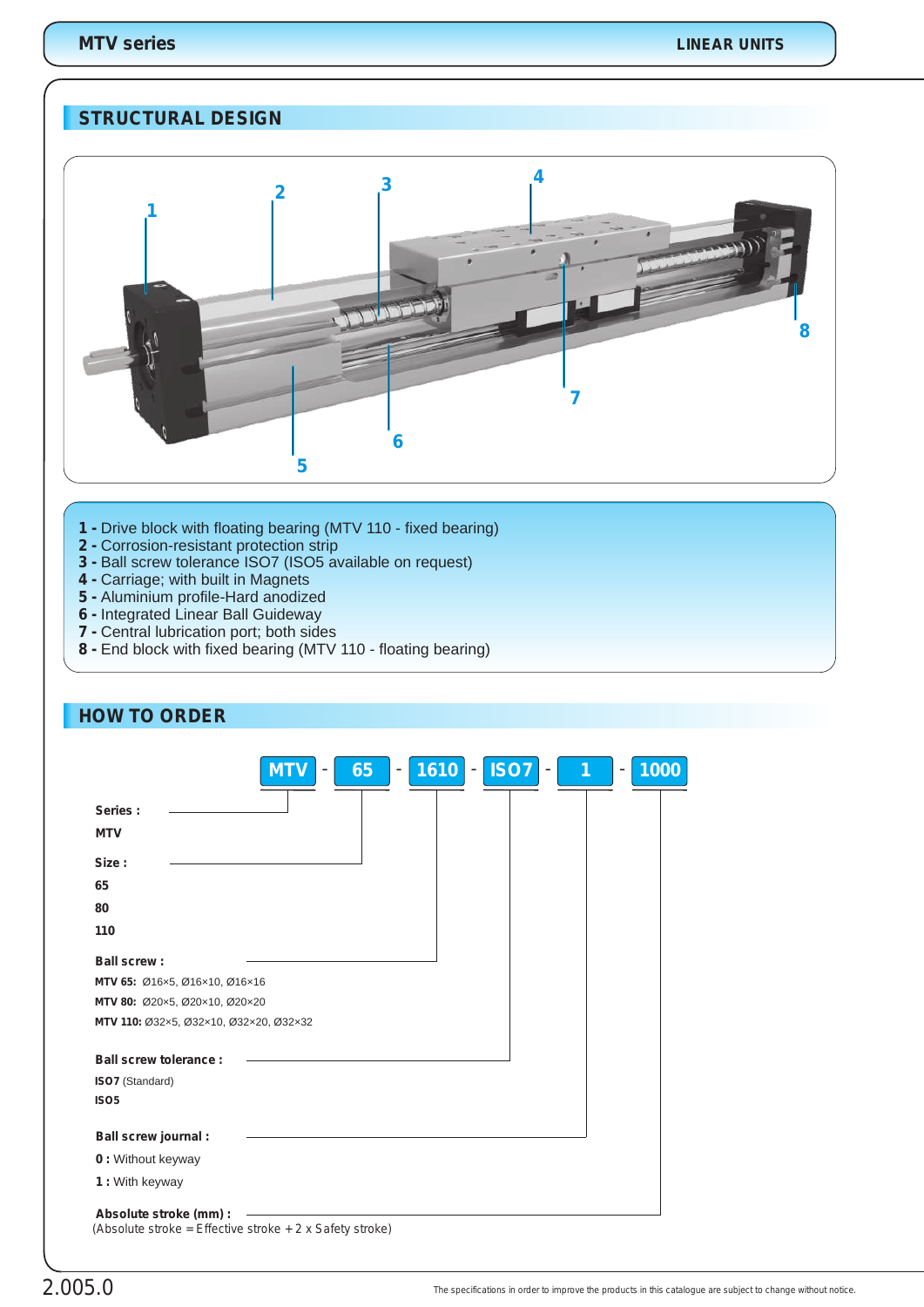## **TECHNICAL DATA**

#### **General technical data for MTV series**

| <b>Linear Unit</b> | <b>Carriage length</b> | m<br>Load capacity<br><b>Dynamic</b> | <b>Static</b> | $\sqrt{a}$<br><b>Dynamic moment</b> |             | <b>Moved mass</b> | * Maximum<br>length | <b>Planar moment of</b><br>inertia |            |               |
|--------------------|------------------------|--------------------------------------|---------------|-------------------------------------|-------------|-------------------|---------------------|------------------------------------|------------|---------------|
|                    | Lv[mm]                 | C[N]                                 | CO [N]        | $Mx \sim 1$                         | $My$ [ Nm ] | $Mz$ [ Nm ]       | [ kg ]              | $Lmax$ [ mm ]                      | $ly [cm*]$ | $z$ [ $cm3$ ] |
| <b>MTV 65</b>      | 220                    | 13690                                | 19500         | 130                                 | 480         | 480               | 1,5                 | 2500                               | 71.0       | 89,3          |
| <b>MTV 80</b>      | 290                    | 29930                                | 42360         | 400                                 | 1280        | 1280              | 3,0                 | 2500                               | 143.5      | 204,0         |
| <b>MTV 110</b>     | 330                    | 43700                                | 60400         | 680                                 | 2330        | 2330              | 4,9                 | 3000                               | 562        | 669           |

**\***For lengths over the stated value in the table above, please contact us

#### **Recommended values of loads:**   $\parallel$   $\hat{0}$

All the data of static and dynamic moments and load capacities stated in the upper table are theoretical without considering any safety factor. The safety factor depends on the application and its requested safety. We recommend a minimum safety factor (fv =5.0)

#### **Modulus of elasticity**

 $E = 70000 N / mm<sup>2</sup>$ 



#### **Ball Screw Drive data**

| <b>Linear Unit</b>                               | <b>Maximal travel</b><br>speed                |                 | <sup>2</sup> No load torque | Lead<br>constant | <b>Ball screw</b>  | <sup>3</sup> Max. repeteability<br>precision<br>$\lceil$ mm $\rceil$ |                  | <b>Dynamic axial</b><br>load capacity | <b>Maximal drive</b><br>torque |
|--------------------------------------------------|-----------------------------------------------|-----------------|-----------------------------|------------------|--------------------|----------------------------------------------------------------------|------------------|---------------------------------------|--------------------------------|
|                                                  | $\lceil m/s \rceil$                           |                 | $Nm$ ]                      | [mm / rev ]      | $\lceil dx \rceil$ | <b>STANDARD</b><br>ISO7                                              | ISO <sub>5</sub> | Ca[N]                                 | Ma [ Nm ]                      |
|                                                  |                                               | $\leq 0.35$     | 0,11                        | 5                | $16 \times 5$      | ± 0,02                                                               | ± 0,01           | 8700                                  | 4,3                            |
| <b>MTV 65</b>                                    | 34,2.10 <sup>3</sup> $1/L2$ [ mm ]            | & 0.70          | 0,12                        | 10               | $16 \times 10$     | ± 0,02                                                               | ± 0,01           | 8700                                  | 8,6                            |
|                                                  |                                               | $\leq$ 1,12     | 0,13                        | 16               | $16 \times 16$     | ± 0.02                                                               | ± 0,01           | 8170                                  | 11,9                           |
|                                                  |                                               | $\leq 0.28$     | 0,16                        | 5                | $20 \times 5$      | ± 0,02                                                               | ± 0,01           | 8700                                  | 4,3                            |
| 64,2·10 <sup>3</sup> $1/L2[mm]$<br><b>MTV 80</b> | $\leq 0.55$                                   | 0,17            | 10                          | $20 \times 10$   | ± 0,02             | ± 0,01                                                               | 8700             | 8,6                                   |                                |
|                                                  |                                               | $\leq$ 1,13     | 0,18                        | 20               | $20 \times 20$     | ± 0,02                                                               | ± 0,01           | 8700                                  | 17,3                           |
|                                                  | 108.10 <sup>3</sup> $1/L^2$ [ mm ]            | $\leq 0.18$     | 0,6                         | 5                | $32 \times 5$      | ± 0,02                                                               | ± 0,01           | 18870                                 | 11,9                           |
|                                                  | 99,0·10 <sup>3</sup> $1/L2$ [ mm ]            | 0,35<br>$\prec$ | 0,7                         | 10               | $32 \times 10$     | ± 0,02                                                               | ± 0,01           | 30300                                 | 29,2                           |
| <b>MTV 110</b>                                   | 105.10 <sup>3</sup> $1/L^2$ [ mm ]            | 1,00<br>$\prec$ | 0,7                         | 20               | $32 \times 20$     | ± 0,02                                                               | ± 0,01           | 21000                                 | 39,3                           |
|                                                  | 103 10 <sup>3</sup> I / L <sup>2</sup> [ mm ] | 1,60<br>$\leq$  | 0,8                         | 32               | $32 \times 32$     | ± 0,02                                                               | ± 0,01           | 30300                                 | 52,3                           |

<sup>1</sup> For travel speed over the stated value in the table above please contact us.

**2** The stated values are for strokes up to 500mm. No Load Torque value increases with stroke elongation

For the ball nut with the preload of 2%, please contact us. **<sup>3</sup>**

 $\mathsf{L}$ torque.

| s with stroke elongation                                                            | <b>Linear Unit</b> | Max. permissible drive torque |  |
|-------------------------------------------------------------------------------------|--------------------|-------------------------------|--|
|                                                                                     |                    | Ma [Nm]                       |  |
| Reduced effective diameter at journal with<br>keyway decreases values of max. drive | <b>MTV 65</b>      | 5.5                           |  |
| toraue.                                                                             | <b>MTV 80</b>      | 11.9                          |  |
|                                                                                     | <b>MTV 110</b>     | 27.3                          |  |
|                                                                                     |                    |                               |  |

### **Mass and mass moment of inertia**

| <b>Linear Unit</b> | <b>Carriage length</b><br>$Lv \mid mm \mid$ | <b>Mass of linear unit</b><br>kg <sub>1</sub> | Mass moment of inertia<br>[ $10^{-5}$ kg·m <sup>2</sup> ] |
|--------------------|---------------------------------------------|-----------------------------------------------|-----------------------------------------------------------|
| <b>MTV 65</b>      | 220                                         | 4 + 0,0073 * Stroke [ mm ]                    | $2,5 + 0,005 *$ Stroke [ mm ]                             |
| <b>MTV 80</b>      | 290                                         | 8,2 + 0,0114 * Stroke [ mm ]                  | 8,5 + 0,013 * Stroke [ mm ]                               |
| <b>MTV 110</b>     | 330                                         | 17,3 + 0,0216 * Stroke [ mm ]                 | 52,5 + 0,083 * Stroke [ mm ]                              |

 $\begin{bmatrix} 0 \\ 0 \end{bmatrix}$ 

Mass calculation doesn´t include mass of motor, reduction gear, switches and clamps.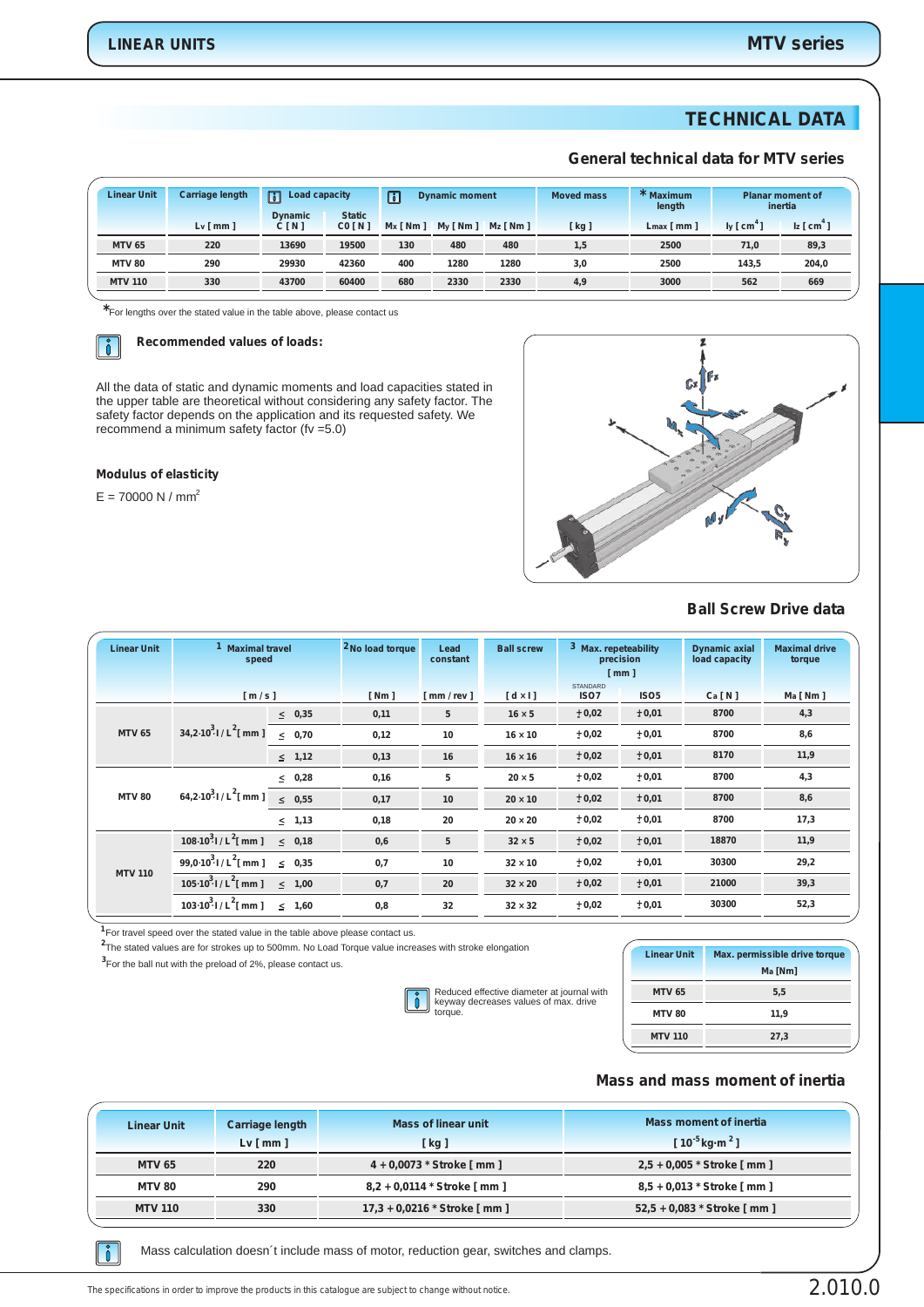## **DIMENSIONS**



## **Defining of the linear module length**

#### *L = + Lv + 10 mm* **Effective stroke + 2 × Safety stroke** *Lv = 220 mm*



#### *Ltotal = L + 48 mm*